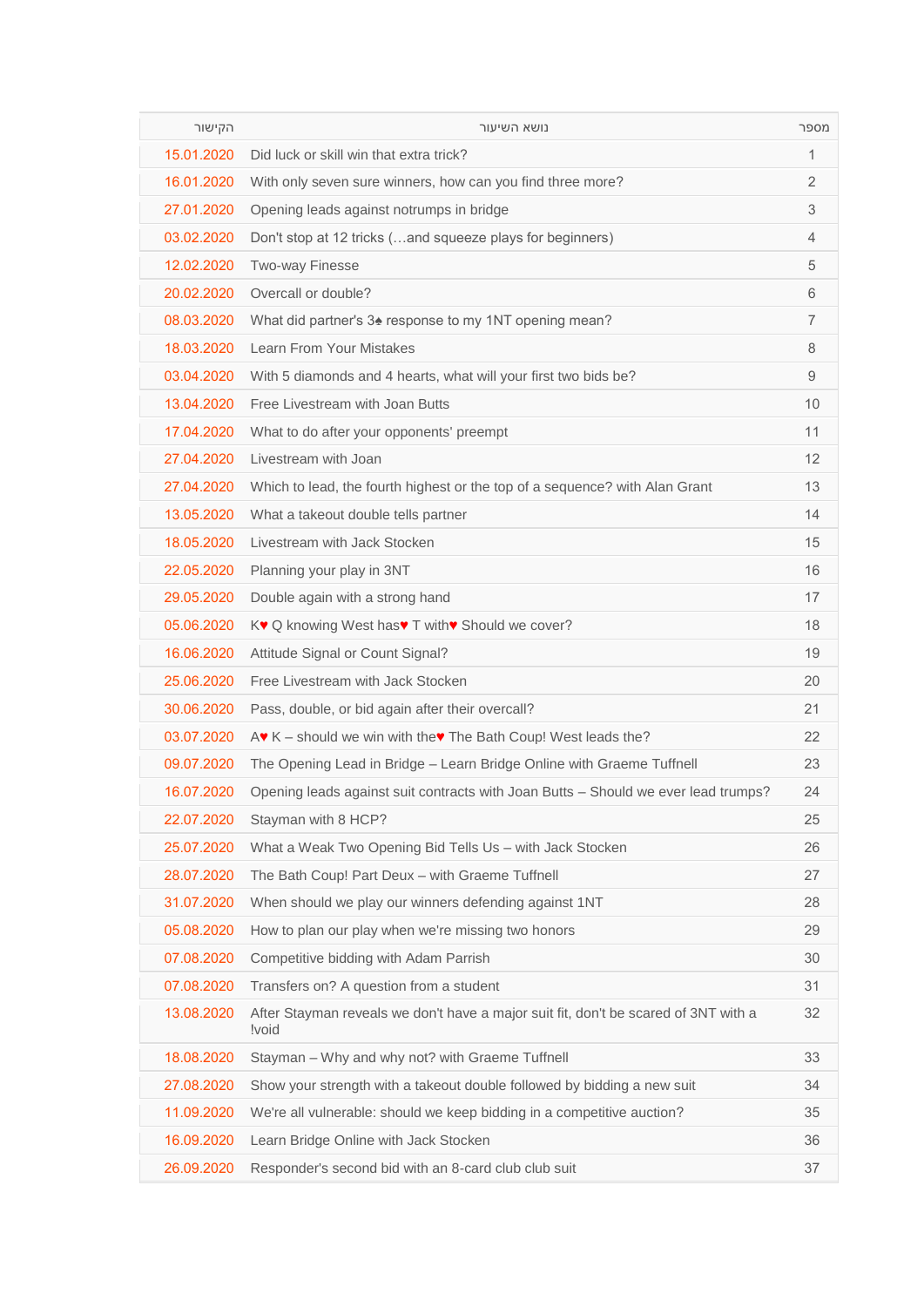| 02.10.2020 | Responses, Bidding Systems, and Cue Bids - Student Questions for Graeme                   | 38 |
|------------|-------------------------------------------------------------------------------------------|----|
| 09.10.2020 | Work With Your Partner – Common Mistakes in Bridge with Tina McVeigh                      | 39 |
| 21.10.2020 | Time to give up? – Common Mistakes in Bridge with Tina McVeigh                            | 40 |
| 30.10.2020 | With three 4-card suits, which do you open?                                               | 41 |
| 02.11.2020 | Time to give up? – Common Mistakes in Bridge with Tina McVeigh                            | 42 |
| 03.11.2020 | Misleading Partner - Common Mistakes in Bridge with Tina McVeigh                          | 43 |
| 10.11.2020 | Best suit first? - Common Mistakes in Bridge with Tina McVeigh                            | 44 |
| 13.11.2020 | They've already opened the bidding. How do I bid this monster hand?                       | 45 |
| 20.11.2020 | Student Question: How to enter and save hands on BBO?                                     | 46 |
| 21.11.2020 | Student Question: How to bid a 5-5 hand after responder's 2NT bid?                        | 47 |
| 02.12.2020 | Forcing Bids in Bridge with Jack Stocken 100%                                             | 48 |
| 18.12.2020 | To Bid or Not to Bid? - Common Mistakes in Bridge with Tina McVeigh                       | 49 |
| 08.01.2021 | When to use a takeout double in bridge? with Tina McVeigh                                 | 50 |
| 20.01.2021 | Introduction to Bridge - Lesson 1 - with Jack Stocken                                     | 51 |
| 27.01.2021 | Introduction to Bridge - Lesson 2 - with Jack Stocken                                     | 52 |
| 10.02.2021 | Losers in Bridge – Hand 1 – Declarer Play with Adam Parrish & Counting Winners            | 53 |
| 19.02.2021 | When to draw trumps and when to play notrumps with Adam Parrish                           | 54 |
| 24.02.2021 | ?With a balanced hand, how do I show my correct strength after a 2-level response         | 55 |
| 09.03.2021 | Finding three more winners in 3NT - featuring Pam Livingston                              | 56 |
| 16.03.2021 | How beginner, intermediate, and expert players might bid this bridge hand differently     | 57 |
| 25.03.2021 | What is the Dustbin 1NT response bid in bridge? with Maggie Hadley                        | 58 |
| 09.04.2021 | How to respond with this killer club suit? – with Graeme Tuffnell                         | 59 |
| 12.04.2021 | Can we keep bidding after our Negative Double? - with India Leeming                       | 60 |
| 16.04.2021 | Suit combinations playing in 1NT - with Graeme Tuffnell                                   | 61 |
| 22.04.2021 | Which cards are safe to discard with Prakash Paranjape                                    | 62 |
| 27.04.2021 | Responding to a takeout double after a 1NT intervening bid                                | 63 |
| 05.05.2021 | Take-out Double in Bridge with Jack Stocken                                               | 64 |
| 07.05.2021 | Penalty Double in Bridge with Jack Stocken                                                | 65 |
| 11.05.2021 | Further Uses of Take-out Doubles in Bridge with Jack Stocken                              | 66 |
| 13.05.2021 | Protective Doubles in Bridge with Jack Stocken                                            | 67 |
| 18.05.2021 | What are MPs vs IMPs in bridge? with Adam Parrish                                         | 68 |
| 01.06.2021 | Defending in Bridge - Lesson 1: Count your High Card Points with Pam Livingston           | 69 |
| 03.06.2021 | Defending in Bridge - Lesson 2: When to be Passive on Defence with Pam<br>Livingston      | 70 |
| 08.06.2021 | Defending in Bridge - Lesson 3: Taking Stock When Dummy Comes Down with Pam<br>Livingston | 71 |